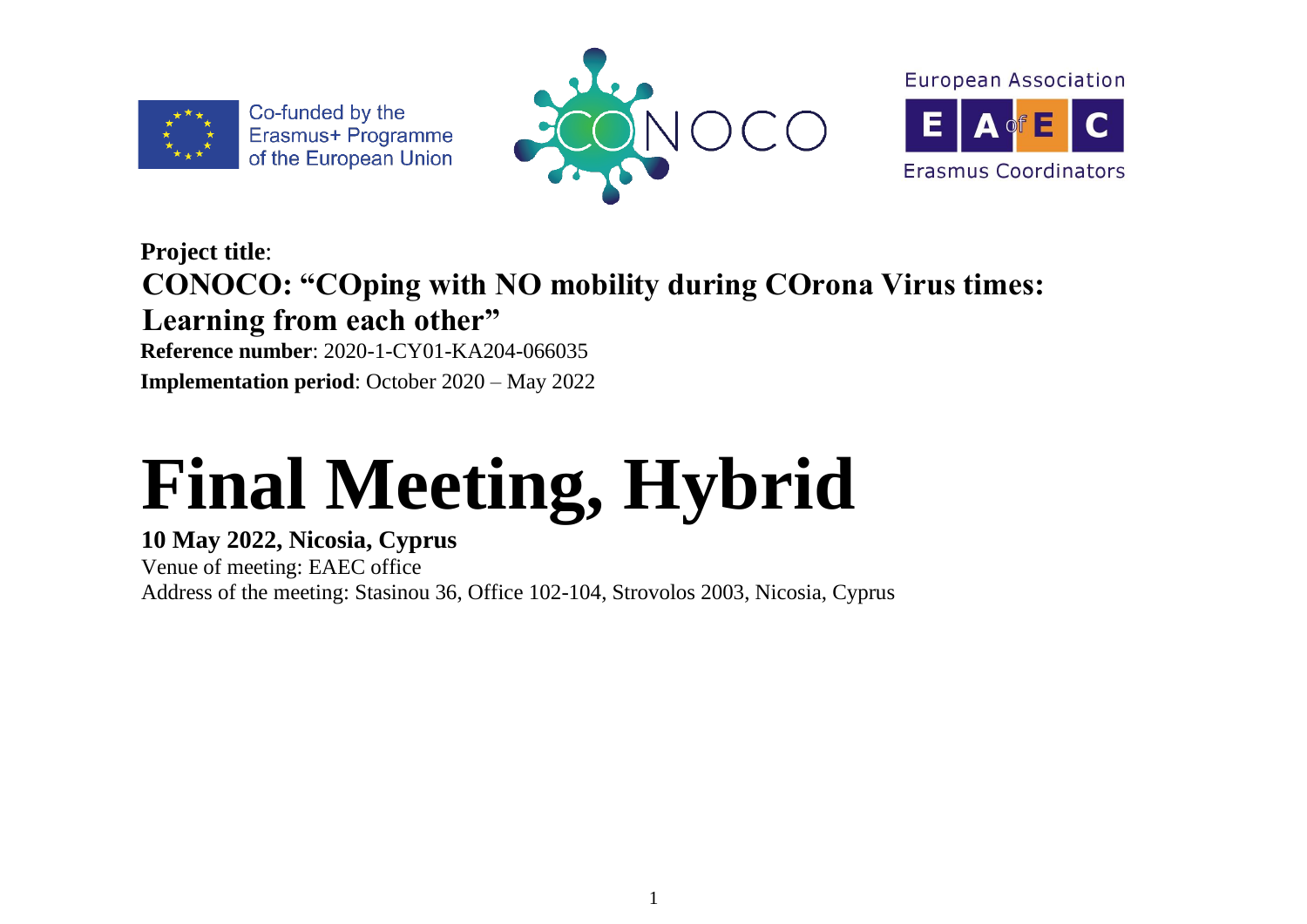## **Agenda**

| <b>Tuesday, 10 May 2022</b> |                                                                                                                                                                                                                                                                                                                                                                                                                                                                                                                                                    |                                                                                                                                                                                                                                                                                                                                                                                                                                                                                                                                                                                                                                         |  |  |  |  |  |  |  |  |
|-----------------------------|----------------------------------------------------------------------------------------------------------------------------------------------------------------------------------------------------------------------------------------------------------------------------------------------------------------------------------------------------------------------------------------------------------------------------------------------------------------------------------------------------------------------------------------------------|-----------------------------------------------------------------------------------------------------------------------------------------------------------------------------------------------------------------------------------------------------------------------------------------------------------------------------------------------------------------------------------------------------------------------------------------------------------------------------------------------------------------------------------------------------------------------------------------------------------------------------------------|--|--|--|--|--|--|--|--|
| Time (EEST)                 | <b>Action</b>                                                                                                                                                                                                                                                                                                                                                                                                                                                                                                                                      | <b>Presenter – Comments</b>                                                                                                                                                                                                                                                                                                                                                                                                                                                                                                                                                                                                             |  |  |  |  |  |  |  |  |
| Morning                     | Arrivals                                                                                                                                                                                                                                                                                                                                                                                                                                                                                                                                           |                                                                                                                                                                                                                                                                                                                                                                                                                                                                                                                                                                                                                                         |  |  |  |  |  |  |  |  |
| $11:00 - 11:15$             | Meeting at EACG meeting room<br>P0. EAEC, Cyprus (Gregoris Makrides, Roula Krillou, Diamando Zisimopoulou)<br>P1. VHS, Germany (Jana Gerstmair, Aaron Gerstmair)<br>P2. University of the Aegean, Greece (Apostolos Kostas, Vasilis Paraschou)<br>P3. Liceul Teoretic "Tudor Arghezi", Romania (Christina Radu, Daniela Florescu)<br>P4. ASSOCIAZONE ADA, Italy (Angela Panzarella, Francesca Mori)<br>P5. ITIS PALEOCAPA, Italy (Claudia Caccia-Online)<br>P6. UPG, Romania (Irina Gabriela Radulescu, Catalin Popescu, Mirela Clementina Panait) | Welcome the project coordinator $-$ Gregory<br><b>Makrides</b>                                                                                                                                                                                                                                                                                                                                                                                                                                                                                                                                                                          |  |  |  |  |  |  |  |  |
| $11:15 - 12:00$             | <b>Discussion of Deliverables</b><br>D6: E-book comprehensive collection of results<br>The E-Book is completed with all the appropriate links.<br>-Translation of the E-book to use the exceptional cost budget. (We will need copy of<br>contracts)<br>-The final version of the E-book with the translation to be finalized end of May.                                                                                                                                                                                                          | D1: Online Survey implementation and result<br>D2: Focus groups and interviews to produce the<br>national Reports<br>D3: C1 Short Learning, Teaching Training<br>content<br><b>D4: NOT APPROVED</b><br>D5: Preparation, editing and finalization of the<br>video testimonials<br>D6: E-book comprehensive collection of results<br>D7: Dissemination Strategy and Plan<br>D8: Quality Assurance Strategy and Plan<br>Deliverable leaders:<br>D1: University of Aegean<br>D <sub>2</sub> : VH <sub>S</sub><br>D3: Uni of Aegean+EAEC<br>D5: Liceul Teoretic "Tudor Arghezi"<br>D6: EAEC<br>$D7$ : $ADA + Paleocapa$<br>$D8$ : EAEC + UPG |  |  |  |  |  |  |  |  |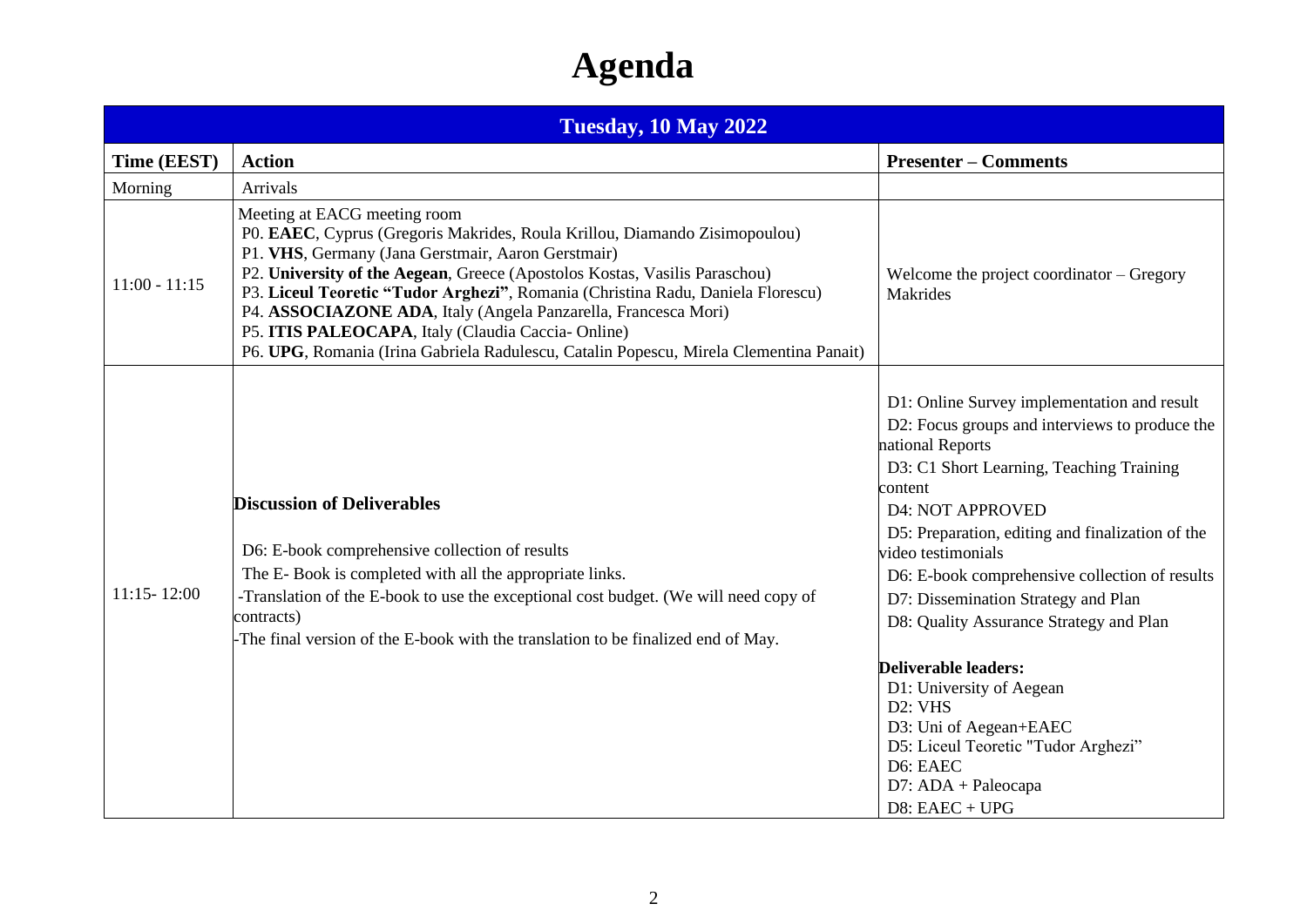| <b>Tuesday, 10 May 2022</b> |                                                                                                                                                                                                                                                                                                                                                                                                                                                                                                                                                                                  |                             |  |  |  |  |  |  |  |  |
|-----------------------------|----------------------------------------------------------------------------------------------------------------------------------------------------------------------------------------------------------------------------------------------------------------------------------------------------------------------------------------------------------------------------------------------------------------------------------------------------------------------------------------------------------------------------------------------------------------------------------|-----------------------------|--|--|--|--|--|--|--|--|
| Time (EEST)                 | <b>Action</b>                                                                                                                                                                                                                                                                                                                                                                                                                                                                                                                                                                    | <b>Presenter – Comments</b> |  |  |  |  |  |  |  |  |
| $12:00 - 12:15$             | <b>Coffee Break</b>                                                                                                                                                                                                                                                                                                                                                                                                                                                                                                                                                              |                             |  |  |  |  |  |  |  |  |
| $12:15 - 13:30$             | <b>FINILAZATION OF DOCUMENTS &amp; PLANNING:</b><br>1. Management and Reporting<br>2. F1 forms, F2 forms (for the meeting in Cyprus – including evidence of travel) & F6<br>forms (exceptional costs) for translations of the E-book.<br>Indicators for the 20 months<br>3.<br>4. Promotion activities and tools (4 Newsletters promised in the proposal) –<br>So far, we have 3 Newsletters – Discuss the content for the next newsletter<br>5. Approve the exploitation Plan (CONOCO-2.0)<br>6. Produce the To-do list<br>Preparations for the conference in the evening<br>7. |                             |  |  |  |  |  |  |  |  |
| $13:30 - 14:00$             | Questions, concerns, clarifications                                                                                                                                                                                                                                                                                                                                                                                                                                                                                                                                              | <b>ALL</b>                  |  |  |  |  |  |  |  |  |
| $14:00 - 15:00$             | Lunch                                                                                                                                                                                                                                                                                                                                                                                                                                                                                                                                                                            | <b>ALL</b>                  |  |  |  |  |  |  |  |  |
| $18:30 - 20:30$             | Mini Conference (UNESCO Amphitheatre of the University of Nicosia)<br>Address: Makedonitissas 46, Engomi 2417, Nicosia                                                                                                                                                                                                                                                                                                                                                                                                                                                           | <b>ALL</b>                  |  |  |  |  |  |  |  |  |
| $21:00 +$                   | Dinner                                                                                                                                                                                                                                                                                                                                                                                                                                                                                                                                                                           | <b>ALL</b>                  |  |  |  |  |  |  |  |  |